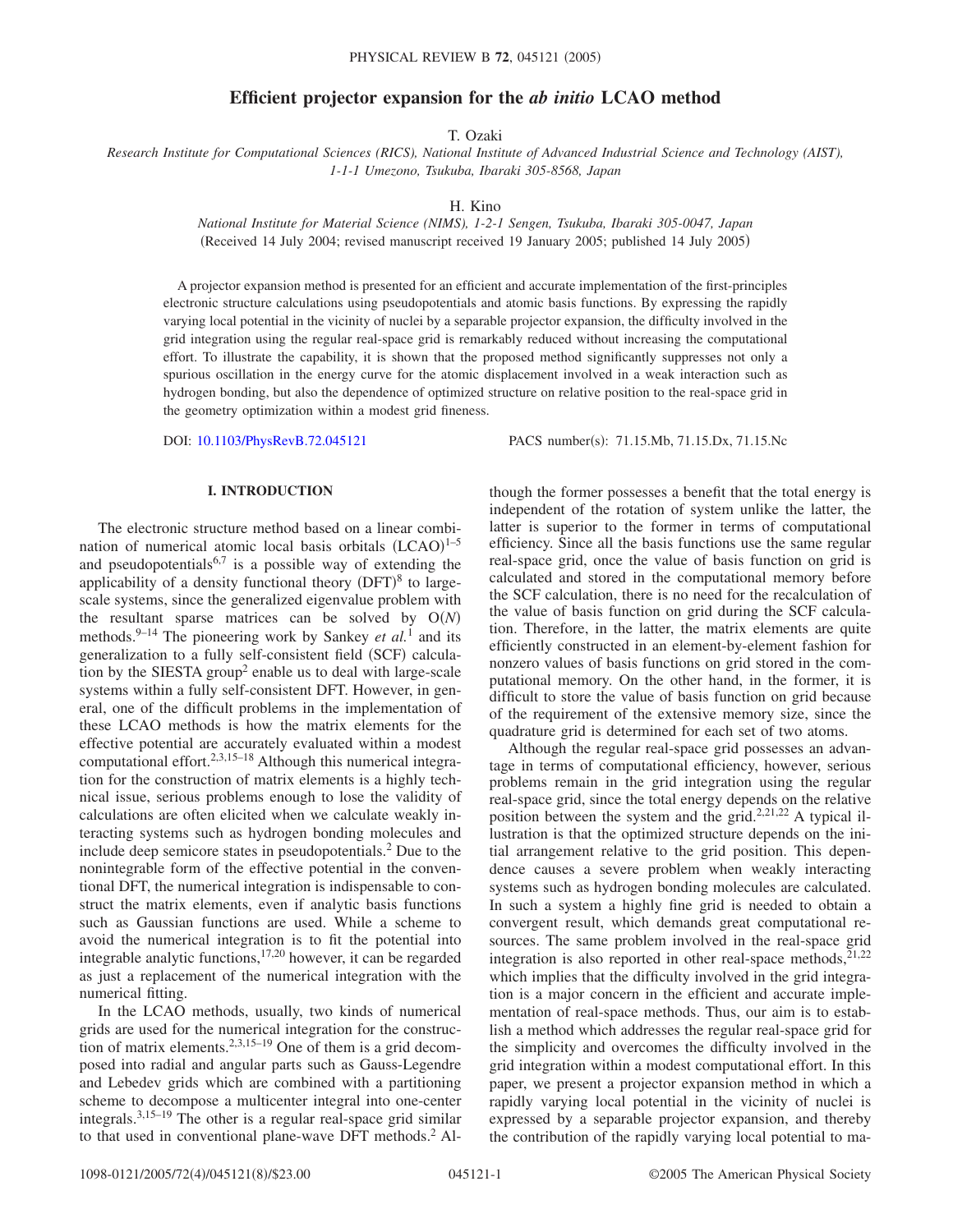trix elements is accurately calculated in the momentum space instead of the real space. Since the real-space integration is applied to only slowly varying parts in the effective potential, as a result, the difficulty involved in the grid integration is remarkably reduced. This paper is organized as follows. In Sec. II, a projector expansion method is presented in order to overcome the difficulty involved in the grid integration in the first-principles electronic structure calculations using atomic basis functions. In Sec. III, as illustrations of the accuracy of the proposed method, it is shown that the projector expansion method significantly suppresses not only a spurious oscillation in the energy curve for the atomic displacement involved in a weak interaction such as hydrogen bonding, but also the dependence of optimized structure on relative position to the real-space grid in the geometry optimization within a modest grid fineness. In Sec. IV, we summarize the projector expansion method and the capability. Finally, in the Appendix, the analytic evaluation of force on atom in the LCAO method using the projector expansion method is briefly described.

### **II. PROJECTOR EXPANSION**

Let us start our formulation from the total energy expression of the DFT (Ref. 8) to elucidate the difficulty involved in the grid integration. In the framework of atomic basis functions  $\{\chi_{ia}\}^{1,2,4,5}$  norm-conserving pseudopotentials, <sup>6,7</sup> and a local density approximation (LDA) (Ref. 23) to the exchange-correlation term, the total energy  $E_{\text{tot}}$  in the DFT is given by the sum of the kinetic energy  $E_{kin}$ , the electron-core Coulomb energy  $E_{\text{ec}}$ , the electron-electron Coulomb energy  $E_{ee}$ , the exchange-correlation energy  $E_{xc}$ , and the core-core Coulomb energy  $E_{cc}$  between pseudocore charges  $Z_i$  and  $Z_j$ as follows:

 $E_{\text{tot}} = E_{\text{kin}} + E_{\text{ec}} + E_{\text{ee}} + E_{\text{xc}} + E_{\text{cc}}$ 

with

$$
E_{\rm kin} = 2 \sum_{i\alpha,j\beta} \rho_{i\alpha,j\beta} \int d(\mathbf{r}) \chi_{i\alpha} \hat{T} \chi_{j\beta},
$$
 (2)

$$
E_{\rm ec} = E_{\rm ec}^{(\rm L)} + E_{\rm ec}^{(\rm NL)} = \int d(\mathbf{r}) n(\mathbf{r}) \sum_{k} V_{\rm L,k}(\mathbf{r} - \mathbf{R}_{k}) + \int d(\mathbf{r}) n(\mathbf{r}) \sum_{k} V_{\rm NL,k}(\mathbf{r} - \mathbf{R}_{k}),
$$
\n(3)

$$
E_{\rm ee} = \frac{1}{2} \int \int d(\mathbf{r}) d(\mathbf{r}') \frac{n(\mathbf{r})n(\mathbf{r}')}{|\mathbf{r} - \mathbf{r}'|},\tag{4}
$$

$$
E_{\rm xc} = \int d(\mathbf{r}) n \epsilon_{\rm xc}(n), \tag{5}
$$

$$
E_{\rm cc} = \frac{1}{2} \sum_{i,j} \frac{Z_i Z_j}{|\mathbf{R}_i - \mathbf{R}_j|},\tag{6}
$$

where  $i$  and  $\alpha$  are the site and basis function indices, respectively.  $\rho_{i\alpha,j\beta}$  is a density matrix associated with two basis

functions  $\chi_{i\alpha}$  and  $\chi_{j\beta}$ , and is defined by  $\Sigma_{\nu} \Theta(\varepsilon_{\nu})$  $-\mu$ )*c*<sub>i $\alpha$ </sub>,  $c_{j\beta}$ , with the LCAO coefficient *c*<sub>i $\alpha$ </sub>, the oneparticle eigenenergy  $\varepsilon_{\nu}$ , the chemical potential  $\mu$ , and a step function  $\Theta(x)$ . *n* is the electron density defined by  $2\Sigma_{i\alpha,j\beta}\rho_{i\alpha,j\beta}\chi_{i\alpha}\chi_{j\beta}$ .  $V_{L,k}$  and  $V_{NL,k}$  are the local part and nonlocal part in the norm-conserving pseudopotential of atom *k*, respectively. The factor 2 in  $E_{kin}$  and *n* is for the spin multiplicity. In this formulation, we consider only the non-spinpolarized case, non-Bloch expression of one-particle wave functions, and the LDA for simplicity, but the extensions of the below description to the spin-polarized case, the Bloch expression, and a generalized gradient approximation (GGA) (Ref. 24) to the exchange-correlation term are straightforward. Although the expression Eq. (1) is commonly used, it can be transformed into a more tractable form without any approximation.<sup>1,2</sup> Reorganizing the sum of  $E_{\text{ee},\lambda}^{(L)}$ ,  $E_{\text{ee}}$ , and  $E_{\text{ce}}$ by introducing an atomic electron density  $n_i^{(a)}$ , we can rewrite the sum  $E_{\text{ec0}}+E_{\text{ee}}+E_{\text{cc}}$  by that of two majority contributions  $E_{na}$  and  $E_{ecc}$  consisting of short-range terms and a minority contribution  $E_{\delta$ ee consisting of a long-range term as follows:

$$
E_{\rm ec}^{(L)} + E_{\rm ee} + E_{\rm cc} = E_{\rm na} + E_{\rm sec} + E_{\delta \rm ee}
$$
 (7)

with

 $(1)$ 

$$
E_{\text{na}} = \int d(\mathbf{r}) n(\mathbf{r}) \sum_{i} V_{\text{na},i}(\mathbf{r} - \mathbf{R}_{i}), \qquad (8)
$$

$$
E_{\rm sec} = \frac{1}{2} \sum_{i,j} \left( \frac{Z_i Z_j}{|\mathbf{R}_i - \mathbf{R}_j|} - \int d\mathbf{r} n_i^{(a)} (\mathbf{r} - \mathbf{R}_i) V_{\rm H,j}^{(a)} (\mathbf{r} - \mathbf{R}_j) \right),\tag{9}
$$

$$
E_{\delta \text{ee}} = \frac{1}{2} \int d\mathbf{r} \,\delta n(\mathbf{r}) \,\delta V_{\text{H}}(\mathbf{r}), \tag{10}
$$

where a difference electron density  $\delta n(\mathbf{r})$  is defined by the difference between the electron density *n* and the sum,  $n^{(a)}$ , of atomic electron densities  $n_i^{(a)}$  as

$$
\delta n(\mathbf{r}) = n(\mathbf{r}) - n^{(a)}(\mathbf{r}) = n(\mathbf{r}) - \sum_{i} n_i^{(a)}(\mathbf{r}).
$$
 (11)

Through this paper, when the site index is dropped in the designation for a quantity specifiable with the site index, it means the inclusion of the summation over the site index except for the symbolic use. The atomic electron density  $n_i^{(a)}$ is evaluated from pseudo-wave functions under the confinement potential in this study.<sup>4,5</sup> So,  $\delta n$  is considerably smaller than  $n^{(a)}$ . Also, it should be noted that  $n_i^{(a)}$  is finite only within the confinement radius  $r_{c,i}$ . From the sum of the local part of pseudopotential  $V_{L,i}$  and a Hartree potential  $V_{H,i}^{(a)}$  associated with the atomic electron density, a neutral atom potential  $V_{\text{na},i}$  is defined by  $V_{\text{na},i} = V_{\text{L},i} + V_{\text{H},i}^{(a)}$ . The neutral atom potential is spherical because of the spherical atomic electron density, and becomes zero beyond the confinement radius  $r_{ci}$ due to Gauss's law, indicating that it is a short-range spherical potential. Since the electron density *n* can be evaluated with the short-range quantities  $\chi$  and  $\rho$ , we see that the neu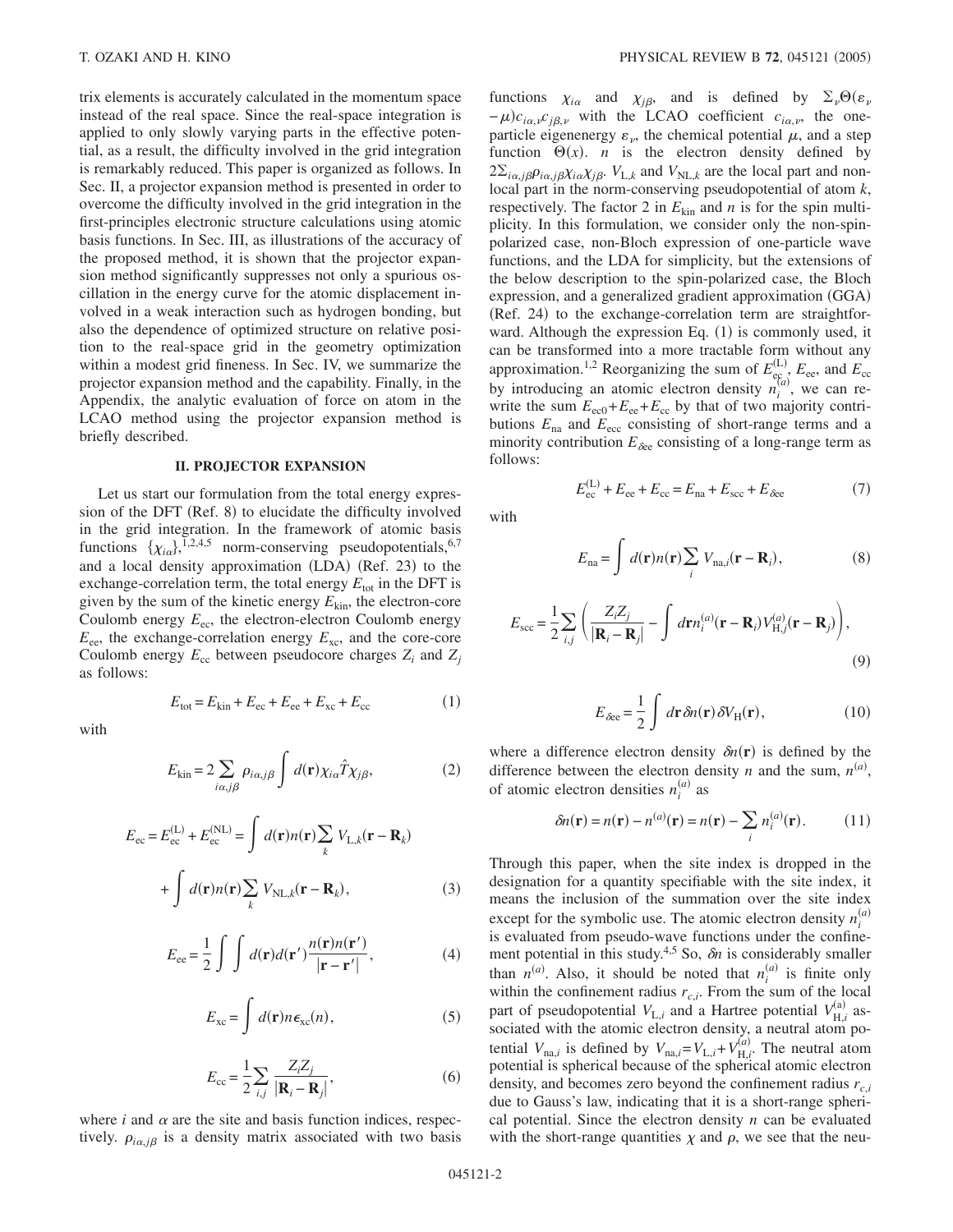tral atom potential energy  $E_{na}$  consists of short-range terms. In addition to this, the screened core-core Coulomb energy  $E_{\rm sec}$  is also evaluated by taking account of only the neighboring atoms, since the second term in Eq. (9) becomes exactly equivalent to the first term when  $r_{c,i} + r_{c,j} \leq |\mathbf{R}_i - \mathbf{R}_j|$ , and thereby the long-range terms in Eq.  $(9)$  vanish. Therefore, the first and second terms being the majority contributions on the right-hand side of Eq.  $(7)$  are calculated by making use of information of adjacent atoms in an O*N* operation. Since the second term on the right-hand side of Eq. (9) is a function of only the distance between two atoms, it is accurately evaluated using a finer real-space grid, and can be tabulated as a function of the distance between two atoms at the first stage of the calculation. So, the evaluation of  $E_{\text{sec}}$  is far from the difficulty involved in the real-space grid integration. The difference electron-electron Coulomb energy  $E_{\delta ee}$  is a minority contribution to the total energy, but is constructed by a long-range term  $\delta V_H$ , since the difference Hartree potential  $\delta V_H$  is associated with the every difference electron density  $\delta n(\mathbf{r})$  in the real space. It is worth mentioning that the Ewald summation over the core-core Coulomb energy is not required by the reorganization for parts of the total energy, which is one of advantages in the reorganized expression for the total energy. Considering the variation of the total energy with respect to the LCAO coefficient  $c_{i\alpha,\nu}$ , we have a well-known generalized eigenvalue equation  $Hc_v = \varepsilon_v Sc_v$ , where *H* and *S* are a Hamiltonian matrix defined by  $\langle \chi_{i\alpha} | \hat{H} | \chi_{j\beta} \rangle$  and an overlap matrix defined by  $\langle \chi_{i\alpha} | \chi_{j\beta} \rangle$ , respectively. In the Kohn-Sham (KS) Hamiltonian  $\hat{H} = \hat{T}$  $+V_{\text{eff}}$ , the effective potential  $V_{\text{eff}}$  is given by

$$
V_{\text{eff}} = \sum_{k} V_{\text{NL},k} + \sum_{k} V_{\text{na},k} + \delta V_{\text{H}} + V_{\text{xc}}, \qquad (12)
$$

where  $V_{\text{xc}}$  is the exchange-correlation potential. In the matrix generalized eigenvalue equation, the matrix elements for the overlap matrix, the kinetic operator, and the nonlocal part of pseudopotential  $V_{NL,k}$  can be evaluated by two-center integrals. Since  $V_{NL,k}$  is expressed by a separable projector expansion,  $25,26$  the matrix elements are reduced to a product of two-center integrals. The resultant two-center integrals in the evaluation of these matrix elements can be very accurately evaluated using a finer grid in the momentum space within almost the same computational time because they only have to be evaluated once before the SCF loop. $^{1,2}$ 

Rather than the matrix elements expressible by two-center integrals, the difficulty involved in the grid integration comes from the remaining contributions in the effective potential. Although the matrix elements for the remaining potentials  $V_{\text{na},k}$ ,  $\delta V_{\text{H}}$ , and  $V_{\text{xc}}$  has been evaluated by the grid integration using the regular real-space  $grid<sub>1</sub><sup>2</sup>$  it can be pointed out that the matrix element for the neutral atom potential  $V_{\text{na},k}$  is difficult to be accurately calculated within a modest fineness of the real-space grid. Figure 1 shows potentials  $V_{na}$ ,  $\delta V_{H}$ , and  $V_{\text{xc}}$  in Eq. (12) along the bond axis in a carbon monoxide (CO). We can see that the neutral atom potential  $V_{na}$  rapidly varies in the vicinity of nuclei, while the other potentials  $\delta V_{\rm H}$ and  $V_{\text{xc}}$  smoothly vary. The comparison suggests that a finer grid is required to accurately evaluate the matrix elements



FIG. 1. Potentials  $V_{\text{na}}$ ,  $\delta V_{\text{H}}$ , and  $V_{\text{xc}}$  in Eq. (12) along the bond axis in a carbon monoxide (CO).

for the neutral atom potential  $V_{na}$ , and that the calculations are not converged when a modest fineness of the real-space grid is used as shown later on.

Thus, in order to suppress the difficulty involved in the real-space grid integration, we propose a projector expansion method to accurately evaluate the matrix elements for the neutral atom potential  $V_{na}$ . The neutral atom potential  $V_{na,i}$  is spherical and is defined within the finite range determined by the cutoff radius  $r_{c,i}$  of the confinement potential. Therefore, the potential *V*na,*<sup>i</sup>* can be expressed by a projector expansion as follows:

$$
\hat{V}_{\text{na},k} = \sum_{lm}^{L_{\text{max}}} \sum_{\zeta}^{N_{\text{rad}}} |V_{\text{na},k} \overline{R}_{l\zeta} Y_{lm} \rangle \frac{1}{c_{l\zeta}} \langle Y_{lm} \overline{R}_{l\zeta} V_{\text{na},k} |, \qquad (13)
$$

where a set of radial functions  $\{\overline{R}_{l\zeta}\}$  is an orthonormal set defined by a norm  $\int r^2 dr R V_{\text{na},k}R'$  for radial functions *R* and *R*, and is calculated by the following Gram-Schmidt orthogonalization:26

$$
\bar{R}_{l\zeta} = R_{l\zeta} - \sum_{\eta}^{\zeta - 1} \bar{R}_{l\eta} \frac{1}{c_{l\eta}} \int r^2 dr \bar{R}_{l\eta} V_{\text{na},k} R_{l\zeta},
$$
(14)

$$
c_{l\zeta} = \int r^2 dr \overline{R}_{l\zeta} V_{\text{na},k} \overline{R}_{l\zeta}.
$$
 (15)

The radial function  $R_{1\zeta}$  used in this study is pseudo-wave functions for both the ground and excited states under the same confinement potential as used in the calculation of the atomic electron density  $n_i^{(a)}$ , 4,5 It is expected that the projector expansion rapidly converges with respect to the summation over *R*, since radial functions  $R_{l\zeta}$  forms an orthonormal set within the finite range of  $V_{\text{na},k}$ . The projector expansion for the neutral atom potential becomes exact when the summation over the angular and the radial parts goes to infinity. The most important feature in the projector expansion defined by Eq.  $(13)$  is that the neutral atom potential is expressed by a separable form, and thereby we must only evaluate the two-center integrals to construct the matrix elements for the neutral atom potential once before the SCF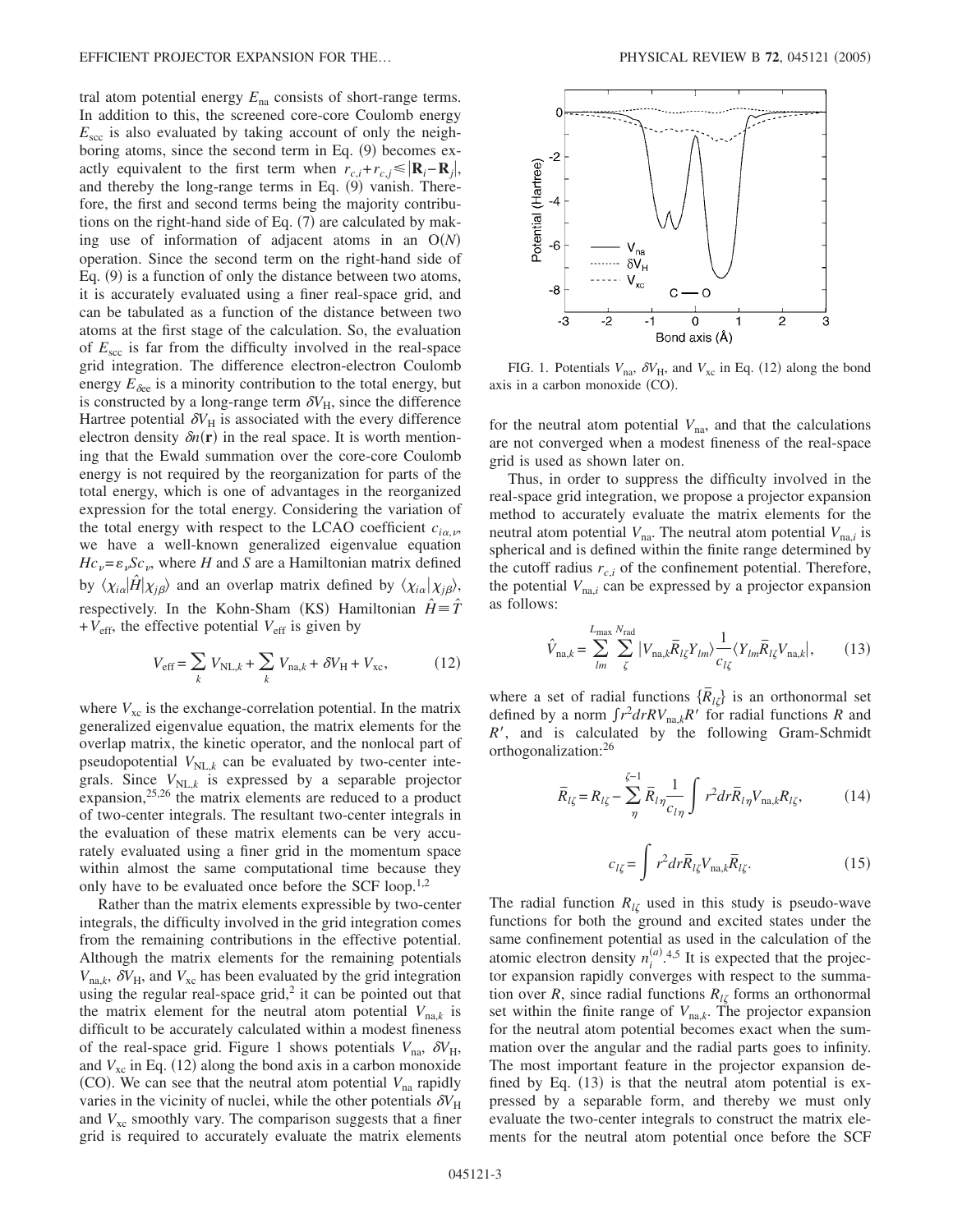loop as well as the other two-center integrals. As discussed above, the two-center integrals can be accurately evaluated in the momentum space instead of the real space. Therefore, we can avoid the grid integration using the real-space grid for the rapidly varying neutral atom potential in the vicinity of nuclei, indicating that the difficulty involved in the grid integration is almost suppressed. It should be noted that the computational time by the introduction of the projector expansion is not increased within the SCF loop, since the basis functions and the projectors in Eq. (13) are Fourier transformed once at the first stage of calculations, and the twocenter integrals between them are evaluated before the SCF loop. Furthermore, the computational demand before the SCF loop is not large. In fact, the comparison of the total computational time shows that the computational time by the projector expansion method is only 13% longer than that by the conventional method with the same real-space grid fineness as used in the projector expansion method in a molecular dynamics (MD) simulation (100 MD steps) of a  $C_{60}$  molecule using four processors of Pentium 4. In addition to this, these calculations can be easily parallelized on a parallel computer due to no data communication in their parallel computation.

There exists another advantage of the projector expansion method. The choice of the local part in the separable pseudopotential is an important factor to enhance the transferability of the pseudopotential. However, choosing a deep local part has tended to be avoided because finer real-space mesh is necessary to calculate converged results in the real-space grid integration. In this projector expansion method, there is no difficulty in the choice of the deep local part. Thus, it is possible not only to choose the deep local part, but also to include deep semicore states in the pseudopotential without increasing computational effort.

If the same radial functions  $R_{l\zeta}$  introduced in Eq. (14) are used for the basis functions  $\chi_{j\beta}(\equiv Y_{l'm'}R_{l'q'})$  in the LCAO method, the matrix elements  $\langle \chi_{i\alpha} | \hat{V}_{\text{na},k} | \chi_{j\beta} \rangle$  for the neutral atom potential are evaluated in case of  $i = k$  and/or  $j = k$  without depending on the convergence of the summation over the angular and radial parts. Since  $R_{l' \zeta} = \sum_{\zeta} a_{\zeta}^{(l' \zeta')} \overline{R}_{l' \zeta}$ , e.g., in case of  $j=k$ , we have

$$
\hat{V}_{\text{na},j}|\chi_{j\beta}\rangle = \sum_{\zeta} a_{\zeta}^{(l'\zeta')} |V_{\text{na},j}\overline{R}_{l'\zeta}Y_{l'm'}\rangle = V_{\text{na},j}|\chi_{j\beta}\rangle. \quad (16)
$$

Therefore, the one-center *integral*  $(i=j=k)$  and the twocenter *integral*  $(i = k \text{ or } j = k)$  are highly accurately evaluated in the evaluation of  $\langle \chi_{i\alpha} | \hat{V}_{\text{na},k} | \chi_{j\beta} \rangle$ , where  $\langle \chi_{i\alpha} | \hat{V}_{\text{na},k} | \chi_{j\beta} \rangle$  is referred to as *integral* to distinguish it from one- and twocenter integrals in the projector expansion defined by Eq.  $(13).$ 

Although we are able to complete our formulation for the projector expansion here, a different scheme is furthermore introduced to accurately calculate the two-center *integral i*  $=j \neq k$ ). In this case, the neutral atom potential  $V_{\text{na},k}$  and the product of  $R_{l\zeta}$  and  $R_{l'\eta}$  are Fourier transformed at the first stage of the calculation, and therefore the two-center *integral* between the neutral atom potential and the product of two basis functions is accurately evaluated in the momentum

space apart from the projector expansion by Eq. (13). As a result, all the one- and two-center *integrals*, which are large components in the matrix elements, are calculated with a high degree of precision without depending on the convergence of the summation over the angular and radial parts. The projector expansion by Eq.  $(13)$  is applied only for the three-center *integrals* which are small components in the matrix elements. Thus, the error associated with the convergence of the summation in the projector expansion is significantly suppressed.

There is another origin of the difficulty involved in the real-space grid integration. The partial core correction (PCC) charge density  $n_{\text{pcc}}$  is often used in Eq. (5) to take into account the nonlinearity in the exchange-correlation terms. In this case, if a highly localized and large PCC charge density in the vicinity of nuclei is employed, the difficulty associated with Eq. (5) appears in the real-space grid integration. However, the difficulty can be avoidable by using a modest PCC charge density. In addition, we can avoid the inclusion of the large PCC charge density by using the pseudopotential including the semicore states, since it is relatively easy to include the semicore states in the projector expansion method as discussed above.

Here, we would like to comment on the evaluation of force on atom in the LCAO method using the projector expansion scheme. The majority contributions to the total energy are expressed by the two-center integrals in the projector expansion method. So, the contribution to the force associated with these parts can be analytically calculated by differentiating the two-center integrals evaluated in the momentum space without any difficulty. On the other hand, the remaining  $E_{\text{xc}}$  and  $E_{\text{dec}}$  are evaluated using the real-space grid integration. Consequently, it is not trivial whether the force associated with  $E_{\text{xc}}$  and  $E_{\text{dec}}$  is analytically appraisable or not. However, in fact, it is easy to analytically evaluate the force on atom in the regular real-space scheme coupled with the projector expansion method. The details are given in the Appendix.

#### **III. NUMERICAL RESULTS**

In this section, we show numerical results on the convergence of the summation over the angular and radial parts in Eq. (13) and demonstrate the capability of the projector expansion method for the suppression of the difficulty involved in the real-space grid integration.

In Fig. 2 shows the convergence properties of the total energy in a water molecule as a function of the max  $L, L_{\text{max}}$ , and the number of radial projectors,  $N_{\text{rad}}$ , in the summation in Eq. (13). In this study, an optimized double valence plus polarization function (DVP) was used as a basis set.<sup>4,5</sup> To replace the deep core potential into a shallow potential, a norm-conserving pseudopotential<sup>7</sup> was used in a separable form with multiple projectors.<sup>26</sup> The cutoff radii of pseudopotentials are listed in Table I of Ref. 5. A generalized gradient approximation (GGA) (Ref. 24) is used for the exchange-correlation without the nonlinear partial core correction. The cutoff energy of 3600 (Ryd) and the Gauss-Legendre grid<sup>27</sup> of 128 were used for the evaluation of the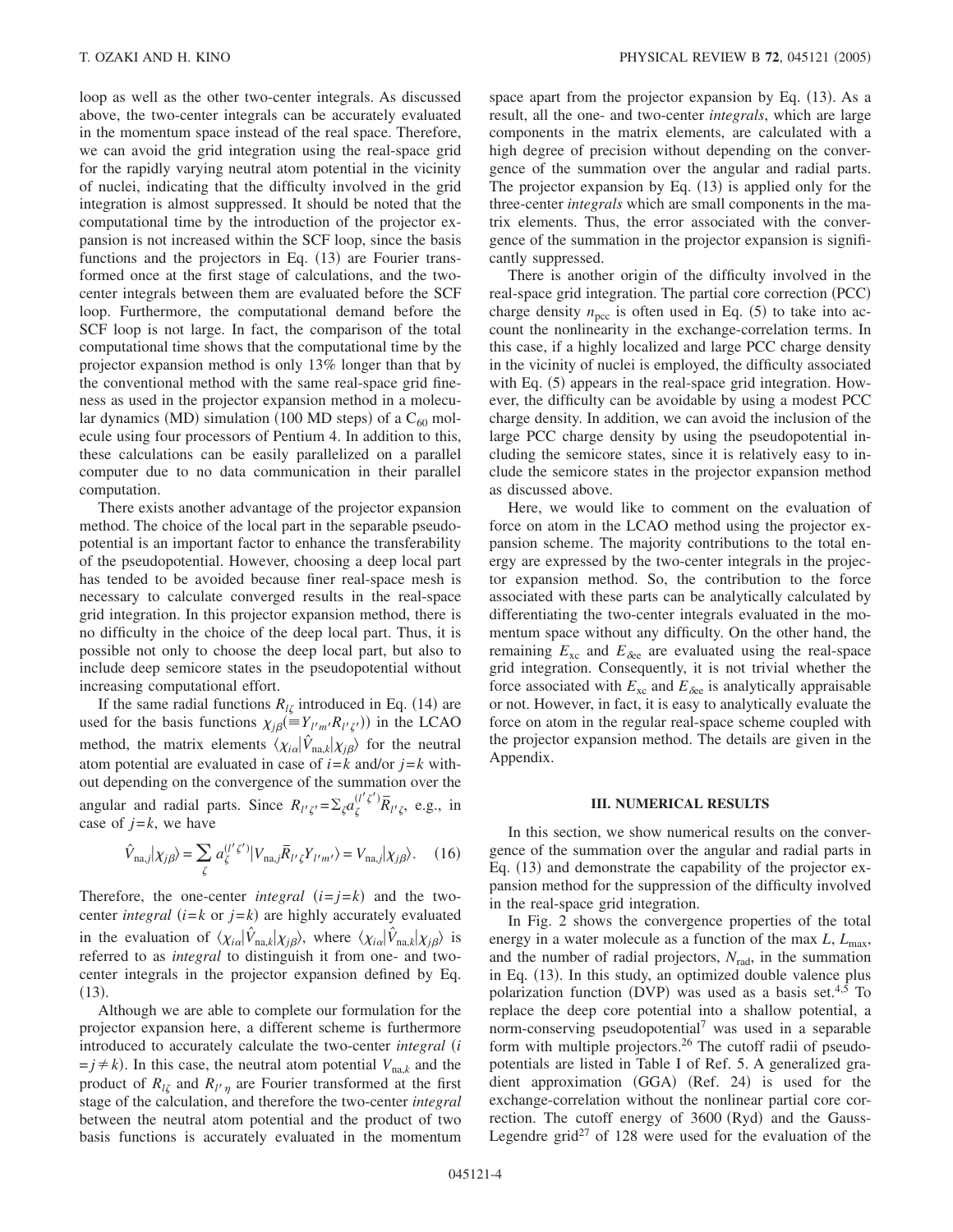

FIG. 2. Convergence properties of the total energy in a water molecule as a function of (a) the max *L*,  $L_{\text{max}}$ , and (b) the number of radial projectors,  $N_{\text{rad}}$ , in the summation of Eq. (13). The cutoff energy of 201 (Ryd) was used for the grid integration using the real-space grid. *Nonprojector* means that the real-space grid integration is employed for construction of the matrix elements for the neutral atom potential.

two-center integrals *(integrals)* in the momentum space. The cutoff energy for the real-space grid integration is given in the captions of the figures and table. All calculations were performed by our DFT code, OpenMX.<sup>28</sup> From the convergence properties, we see that the fully convergent result is achieved when *L*max and *N*rad approach 6 and 4, respectively. In this case, we must use at least 2 for  $L_{\text{max}}$  and  $N_{\text{rad}}$  to accurately evaluate the one- and two-center *integrals*, since the double valence plus polarization function is used as a basis set. If the values are less than 2, the accuracy of the one- and two-center *integrals* is not assured. Based on the convergence properties, we generally use the following values:  $L_{\text{max}} = L_{\text{max}}^{\text{basis}} + 4$  and  $N_{\text{rad}} = 4$ , where  $L_{\text{max}}^{\text{basis}}$  is the maximum angular momentum quantum number of basis functions. From several test calculations, we confirm that the values for *L*max and *N*rad are enough to achieve the fully convergent results for systems including other elements, while the results are not shown.

To illustrate the accuracy of the projector expansion method, we show a comparison of the total energies of a water dimer molecule, which is a typical hydrogen bonding system with a weak interaction, calculated by the projector expansion method (projector) and the grid integration using the regular real-space grid (nonprojector) in Fig. 3. The total energies are calculated as a function of the distance between two oxygen atoms in water molecules, each of which possesses the experimental geometry. The dihedral angle between the water molecules is fixed at 90 degrees as depicted in Fig. 3. We see that the total energy calculated by the grid integration using the regular real-space grid with a lower



FIG. 3. Total energy (hartree) of a water dimer as a function of the distance between two oxygen atoms calculated by the projector expansion method (projector) and the grid integration using the regular real-space grid (nonprojector) for the neutral atom potential. The value in parentheses means the cutoff energy for the grid integration using the regular real-space grid. Each energy curve was shifted by adding a constant for ease of comparison.

cutoff energy considerably oscillates, while the oscillation can be suppressed using the high cutoff energy of 1000 Ryd. This spurious oscillation is due to the inaccurate calculation of the matrix elements for the neutral atom potential around the tail of basis functions in the real-space grid integration. On the other hand, the projector expansion method entirely suppresses the spurious oscillation of the total energy curve even in the lowest cutoff energy, thus indicating that the contribution around the tail of basis functions to the matrix elements associated with the neutral atom potential are accurately calculated. The calculated energy curve by the projector method is completely consistent with that by the nonprojector method using 1000 Ryd. It should be noted that the error in the calculation of the total charge is only 1.0*e*− 5 even in the nonprojector method using 200 Ryd. Nevertheless, the spurious oscillation appears in amplitude of 0.001 Hartree in the nonprojector method. Our analysis clearly shows that the spurious oscillation comes from the deep neutral atom potential  $V_{na}$ , and is removed by replacing it by the projector expansion.

As shown above, the spurious oscillation appears in the energy curve calculated by the real-space grid integration. Therefore, it would be considered that the optimized structure is trapped in a local minimum near the initial geometry if the geometry optimization is performed using the realspace grid integration, which could be a serious problem in the calculations of weakly interacting systems. In contrast, the difficulty is overcome in the projector expansion method. To study this dependence of the optimized structure on the initial geometry, we optimize the structure of a water molecule with various initial positions relative to the regular real-space grid. The optimized structure by the real-space grid integration strongly depends on the initial geometry relative to the regular real-space grid as shown in Table I,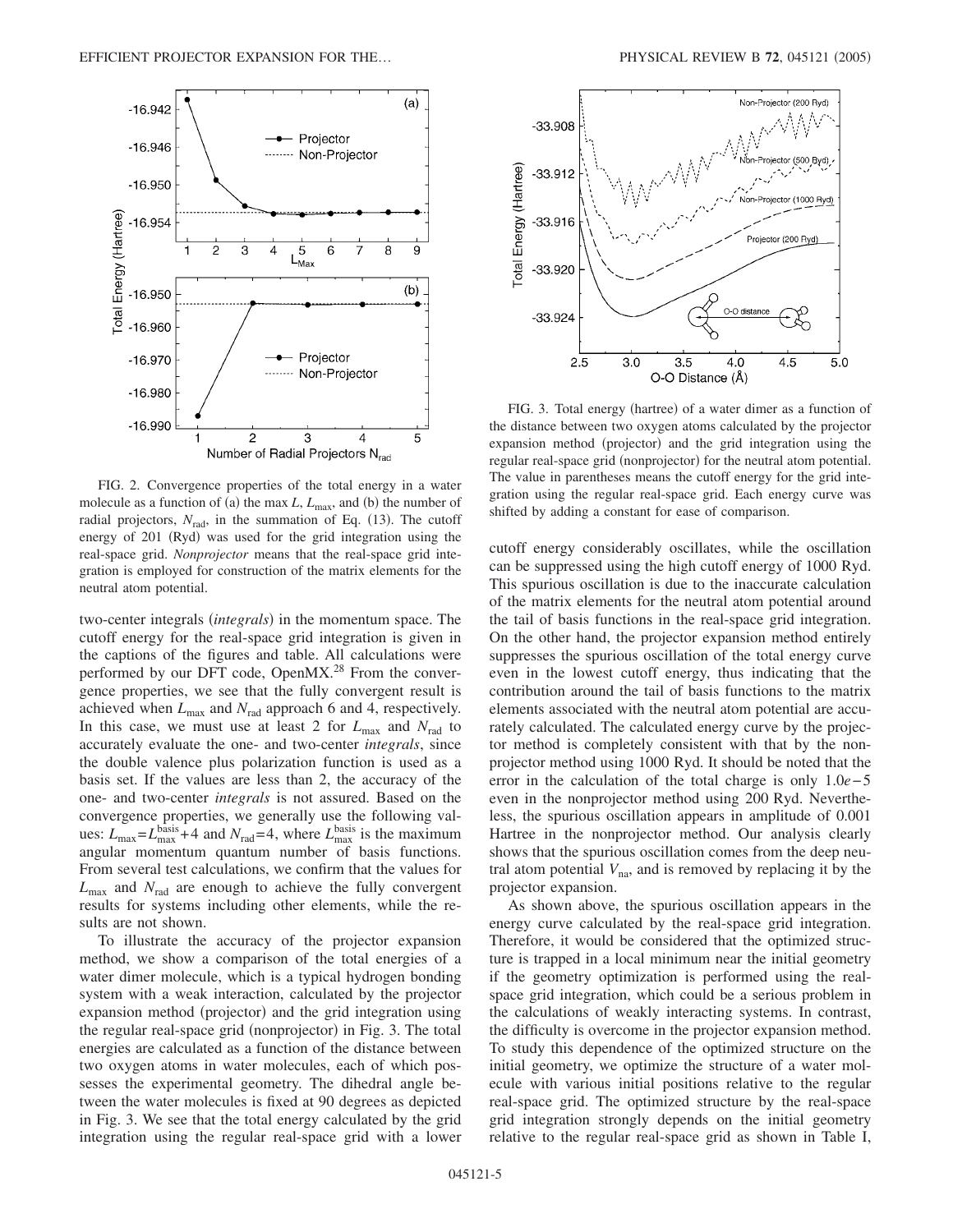TABLE I. Dependence of optimized structure (Å and degrees) and dipole moment (Debye) of a water molecule on the initial position relative to the regular real-space grid. The initial Cartesian coordinates  $(A)$  are given by  $(a)$   $O=(0.0, 0.0, 0.0)$ ,  $H_1$  $=(0.76, 0.59, 0.0), H<sub>2</sub> = (-0.76, 0.59, 0.0).$  The other initial Cartesian coordinates are generated by rotating the coordinates (a) by (b)  $R_x(30)$ , (c)  $R_y(40)R_x(30)$ , and (d)  $R_z(50)R_y(40)R_x(30)$ , where  $R<sub>x</sub>(30)$  means a rotational matrix which rotates the coordinate by 30 degrees on the  $x$  axis. The cutoff energy of  $177$  (Ryd) was used for the grid integration using the regular real-space grid. The experimental values are taken from Refs. 29 and 30.

| Projector      |                 |                |         |
|----------------|-----------------|----------------|---------|
| Initial Geo.   | $r_{\text{OH}}$ | $\angle$ (HOH) | $\mu_B$ |
| $\mathfrak{a}$ | 0.990, 0.990    | 104.8          | 1.95    |
| h              | 0.990, 0.990    | 104.5          | 1.95    |
| $\mathcal{C}$  | 0.990, 0.990    | 104.8          | 1.94    |
| d              | 0.990, 0.990    | 104.9          | 1.95    |
| NonProjector   |                 |                |         |
| Initial Geo.   | $r_{\text{OH}}$ | $\angle$ (HOH) | $\mu_B$ |
| $\overline{a}$ | 0.989, 0.989    | 101.2          | 2.00    |
| h              | 0.982, 0.982    | 102.0          | 1.98    |
| $\overline{c}$ | 0.993, 0.993    | 101.4          | 1.99    |
| d              | 1.004, 0.993    | 107.0          | 1.92    |
| Expt.          | 0.957           | 104.5          | 1.86    |

which indicates that the structure is trapped in a local minimum near the initial geometry. On the other hand, the optimized structure by the projector expansion method is almost independent of the initial geometry relative to the regular real-space grid, while the difference in the bond angle is 0.4 degrees at a maximum. These two clearly illustrate that the difficulty involved in the grid integration is successfully suppressed by introducing the projector expansion for the rapidly varying neutral atom potential in the vicinity of nuclei.

#### **IV. CONCLUSIONS**

In the real-space implementation of the DFT using atomic basis functions, one of difficult problems is how the matrix elements for the effective potential are accurately evaluated in an efficient numerical scheme within a modest computation effort. Especially, this problem becomes obvious when weakly interacting systems such as hydrogen bonding molecules are calculated. In this context, to suppress the difficulty involved in the regular real-space grid integration, we have developed a projector expansion method which expresses the rapidly varying neutral atom potential in the vicinity of nuclei by a separable projector. The neutral atom potential being the origin of the difficulty involved in the real-space grid integration is factorized by the separable projectors, and the resultant two-center integrals are accurately evaluated in the momentum space instead of the real space. To illustrate the accuracy of the projector expansion method, we have shown that the spurious oscillation in the energy curve of a water dimer molecule is entirely suppressed and that the optimized structure is almost independent of the initial geometry relative to the regular real-space grid within a modest grid fineness. Thus, we conclude that the projector expansion method is a highly useful technique for the accurate and efficient implementation of the DFT based on the LCAO method.

## **ACKNOWLEDGMENTS**

This work was partly supported by NEDO under the Nanotechnology Materials Program, Research and Development for Applying Advanced Computational Science and Technology of Japan Science and Technology Corporation (ACT-JST), and NAREGI Nanoscience Project and Special Coordination Funds of the Ministry of Education, Science, Sports, and Culture of Japan.

#### **APPENDIX**

In this Appendix, we show an explicit expression for the analytic evaluation of the force on the atom in the projector expansion method. On the parts of the total energy expressed by the two-center integrals *(integrals)*, its contributions to the force are analytically calculated by differentiating the two-center integrals *(integrals)* evaluated in the momentum space. Then, each term in the summation over the discretized radial grid in the momentum space are analytically differentiating using cubic splines without any difficulty. Therefore, we focus on the analytic differentiation of the remaining  $E_{\delta$ ee and  $E_{\text{xc}}$  with respect to atomic coordinate. So, this derivation is a general formulation for the analytic force evaluation in the LCAO method based on the grid integration using the regular real-space grid. The difference electron-electron Coulomb energy  $E_{\text{de}}$  and the exchange-correlation energy  $E_{\text{xc}}$ can be discretized using the regular real-space grid as follows:

$$
E_{\delta \text{ee}} = \frac{1}{2} \Delta V \sum_{\mathbf{p}} \delta n(\mathbf{r}_{\mathbf{p}}) \delta V_{\text{H}}(\mathbf{r}_{\mathbf{p}}), \tag{A1}
$$

$$
E_{\rm xc} = \Delta V \sum_{\mathbf{p}} n(\mathbf{r}_{\mathbf{p}}) \epsilon_{\rm xc}[n(\mathbf{r}_{\mathbf{p}})],\tag{A2}
$$

where **p** is the index in a vector form for specifying the position in the regular real-space grid, and  $\Delta V$  is the volume per grid. Then, the derivative of  $E_{\delta ee}$  with respect to the atomic coordinate  $\mathbf{R}_k$  is given by

$$
\frac{\partial E_{\delta \text{ee}}}{\partial \mathbf{R}_k} = \sum_{\mathbf{p}} \frac{\partial n(\mathbf{r}_\mathbf{p})}{\partial \mathbf{R}_k} \frac{\partial E_{\delta \text{ee}}}{\partial n(\mathbf{r}_\mathbf{p})} + \sum_{\mathbf{p}} \frac{\partial n^a(\mathbf{r}_\mathbf{p})}{\partial \mathbf{R}_k} \frac{\partial E_{\delta \text{ee}}}{\partial n^a(\mathbf{r}_\mathbf{p})}.
$$
 (A3)

In this study,  $\delta V_H(\mathbf{r}_p)$  is defined through the fast Fourier transform (FFT) of  $\delta n(\mathbf{r})$  by

$$
\delta V_{\rm H}(\mathbf{r}_{\rm p}) = \sum_{\mathbf{G}} \delta \widetilde{V}_{\rm H}(\mathbf{G}) e^{i\mathbf{G}\cdot\mathbf{r}},
$$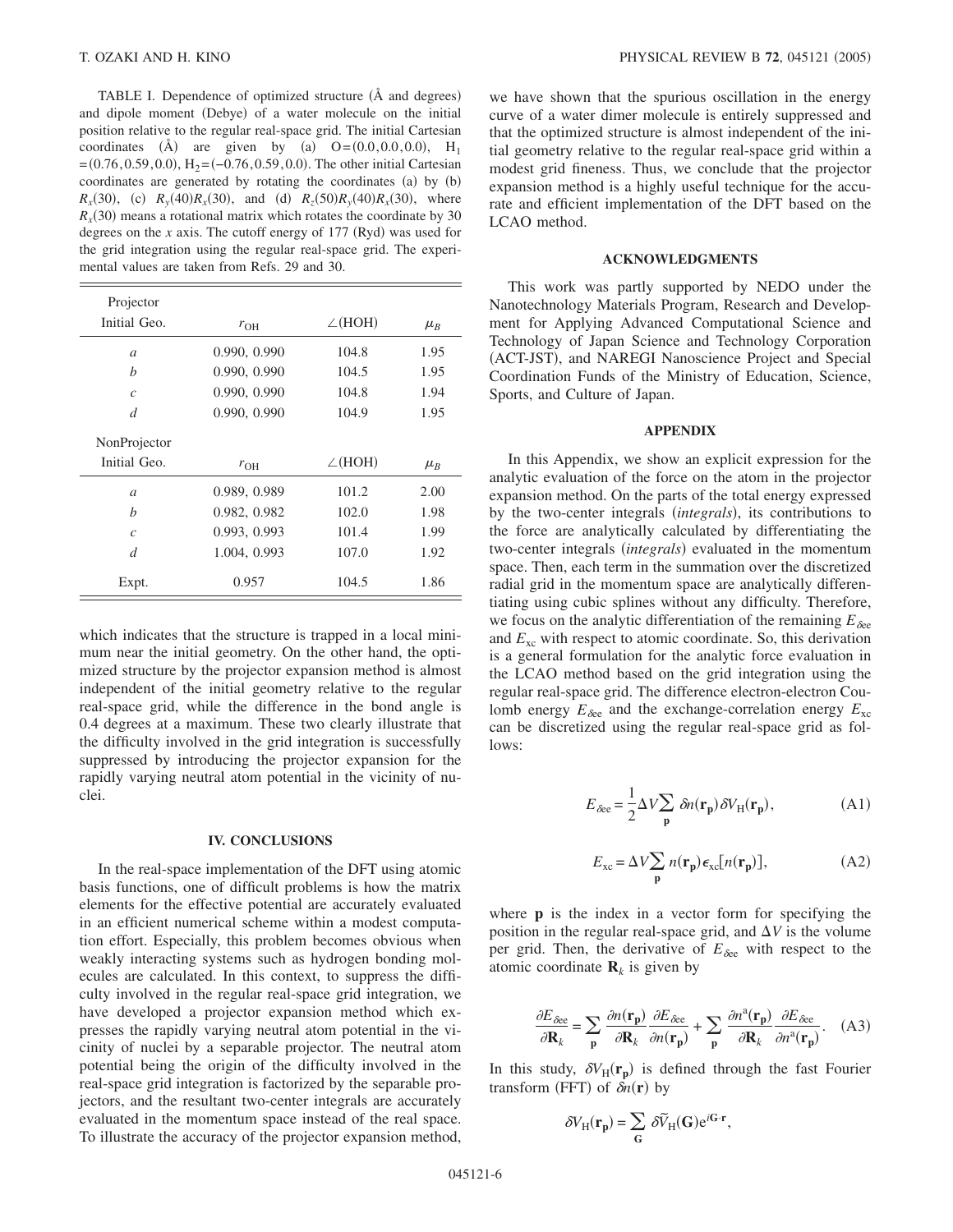$$
= \frac{4\pi}{N_{\rm{rsg}}} \sum_{\mathbf{G}} \frac{1}{|\mathbf{G}|^2} \sum_{\mathbf{p}} \delta n(\mathbf{r}_{\mathbf{p}}) e^{i\mathbf{G}\cdot(\mathbf{r}-\mathbf{r}_{\mathbf{p}})}, \quad (A4)
$$

where  $N_{\text{rsg}}$  is the number of grid points in the regular realspace grid. Considering this expression of  $\delta V_H(\mathbf{r})$ , we obtain an explicit compact expression for the derivative of  $E_{\delta ee}$  with respect to  $n(\mathbf{r}_p)$  as follows:

$$
\frac{\partial E_{\delta \text{ee}}}{\partial n(\mathbf{r}_{\mathbf{p}})} = \frac{1}{2} \Delta V \left( \delta V_{\text{H}}(\mathbf{r}_{\mathbf{p}}) + \sum_{\mathbf{q}} \delta n(\mathbf{r}_{\mathbf{q}}) \frac{\partial \delta V_{\text{H}}(\mathbf{r}_{\mathbf{q}})}{\partial n(\mathbf{r}_{\mathbf{p}})} \right)
$$

$$
= \frac{1}{2} \Delta V \left( \delta V_{\text{H}}(\mathbf{r}_{\mathbf{p}}) + \frac{4\pi}{N_{\text{rsg}}} \sum_{\mathbf{G}} \frac{1}{|\mathbf{G}|^2} \sum_{\mathbf{q}} \delta n(\mathbf{r}_{\mathbf{q}}) e^{i\mathbf{G} \cdot (\mathbf{r}_{\mathbf{q}} - \mathbf{r}_{\mathbf{p}})} \right)
$$

$$
= \Delta V \delta V_{\text{H}}(\mathbf{r}_{\mathbf{p}}).
$$
(A5)

Similarly, the derivative of  $E_{\delta ee}$  with respect to  $n^a(\mathbf{r}_p)$  is given by

$$
\frac{\partial E_{\delta \text{ee}}}{\partial n^a(\mathbf{r}_p)} = -\frac{1}{2} \Delta V \left( \delta V_H(\mathbf{r}_p) - \sum_{\mathbf{q}} \delta n(\mathbf{r}_q) \frac{\partial \delta V_H(\mathbf{r}_q)}{\partial n^a(\mathbf{r}_p)} \right),
$$
  

$$
= -\frac{1}{2} \Delta V \left( \delta V_H(\mathbf{r}_p) + \frac{4\pi}{N_{\text{rsg}}} \sum_{\mathbf{G}} \frac{1}{|\mathbf{G}|^2} \sum_{\mathbf{q}} \delta n(\mathbf{r}_q) e^{i\mathbf{G} \cdot (\mathbf{r}_q - \mathbf{r}_p)} \right),
$$
  

$$
= -\Delta V \delta V_H(\mathbf{r}_p).
$$
 (A6)

The derivative of  $n(\mathbf{r}_p)$  with respect to  $\mathbf{R}_k$  is found by considering the definition of  $n(\mathbf{r})$  as follows:

$$
\frac{\partial n(\mathbf{r}_{\mathbf{p}})}{\partial \mathbf{R}_{k}} = \sum_{i\alpha,j\beta} \sum_{\nu} \left( \frac{\partial c_{i\alpha,\nu}^{*}}{\partial \mathbf{R}_{k}} c_{j\beta,\nu} \chi_{i\alpha}(\mathbf{r}) \chi_{j\beta}(\mathbf{r}) + c_{i\alpha,\nu}^{*} \frac{\partial c_{j\beta,\nu}}{\partial \mathbf{R}_{k}} \chi_{i\alpha}(\mathbf{r}_{\mathbf{p}}) \chi_{j\beta}(\mathbf{r}_{\mathbf{p}}) \right) + 2 \sum_{\alpha,j\beta} \rho_{k\alpha,j\beta} \frac{\partial \chi_{k\alpha}(\mathbf{r}_{\mathbf{p}})}{\partial \mathbf{R}_{k}} \chi_{j\beta}(\mathbf{r}_{\mathbf{p}}).
$$
(A7)

The derivative of the LCAO coefficient *c* with respect to  $\mathbf{R}_k$ can be transformed to the derivative of the overlap matrix by taking account of the orthonormality relation in one-particle wave functions as usually made in the LCAO method with the nonorthogonal basis set.<sup>1</sup> Since the overlap matrix element is a two-center integral, the matrix element and its derivatives are evaluated in the momentum space as well as the other two-center integrals. Also, the derivative of the basis function  $\chi$  with respect to  $\mathbf{R}_k$  is analytically evaluated using cubic splines because of the use of numerical basis function. The derivative of  $n^a(\mathbf{r}_p)$  with respect to  $\mathbf{R}_k$  is formed by only the contribution from the same atomic site *k* due to the independent grid position from the atomic positions as follows:

$$
\frac{\partial n^{\rm a}(\mathbf{r}_{\rm p})}{\partial \mathbf{R}_k} = \frac{\partial n_k^{\rm a}(\mathbf{r}_{\rm p})}{\partial \mathbf{R}_k}.
$$
 (A8)

The derivative of  $E_{\text{xc}}$  with respect to the atomic coordinate  $\mathbf{R}_k$  is easily evaluated by

$$
\frac{\partial E_{\rm xc}}{\partial \mathbf{R}_k} = \sum_{\mathbf{p}} \frac{\partial n(\mathbf{r}_{\mathbf{p}})}{\partial \mathbf{R}_k} \frac{\partial E_{\rm xc}}{\partial n(\mathbf{r}_{\mathbf{p}})} = \Delta V \sum_{\mathbf{p}} \frac{\partial n(\mathbf{r}_{\mathbf{p}})}{\partial \mathbf{R}_k} v_{\rm xc}[n(\mathbf{r}_{\mathbf{p}})].
$$
\n(A9)

Even for the GGA, the derivative of  $E_{xc}$  with respect to the atomic coordinate  $\mathbf{R}_k$  is explicitly expressed, while the GGA is implemented by a finite difference scheme in our implementation. As a result, the derivative of the discretized  $E_{\text{de}}$ and *E*xc are analytically evaluated. In addition, considering the localized basis functions  $\chi$ , the evaluation of Eqs. (A3) and  $(A9)$  can be quite efficiently performed in an  $O(N)$  operation as well as the other contributions to the force.

The force on atom in the LCAO methods based on the numerical grid integration has been often evaluated by appealing the Hellman-Feymann theorem with the Pulay correction<sup>3</sup> rather than strictly differentiating the discretized energy expression. However, our derivation shows that it is possible to evaluate the analytic force consistent with the total energy in an efficient way, even though both the numerical basis functions and the numerical grid integration are introduced. A defect of the analytic forces derived here is that they do not fulfill the law of action and reaction. The defect comes from the independent determination of the regular real-space grid from the atomic positions. Since the grid position is fixed in the absolute Cartesian coordinate, the calculated force suffers from a pinning effect. Nevertheless, the effect is relatively small since only the minor contributions  $E_{\delta$ ee and  $E_{\rm xc}$  to the total energy are evaluated using the real-space grid integration. A way of recovering the law of action and reaction is to introduce an adaptive coordinate<sup>31</sup> which is dependent on the atomic positions, while the simplicity in the regular real-space grid is lost. A study toward this direction will be a future work.

- <sup>1</sup> O. F. Sankey and D. J. Niklewski, Phys. Rev. B **40**, 3979 (1989).
- 2P. Ordejon, E. Artacho, and J. M. Soler, Phys. Rev. B **53**, R10441 (1996); J. M. Soler, E. Artacho, J. D. Gale, A. Garcia, J. Junquera, P. Ordejon, and D. Sanchez-Portal, J. Phys.: Condens. Matter 14, 2745 (2002) and references therein.
- <sup>3</sup>B. Delly, J. Chem. Phys. **92**, 508 (1990).
- <sup>4</sup>T. Ozaki, Phys. Rev. B **67**, 155108 (2003).
- <sup>5</sup>T. Ozaki and H. Kino, Phys. Rev. B **69**, 195113 (2004).
- 6G. B. Bachelet, D. R. Hamann, and M. Schluter, Phys. Rev. B **26**, 4199 (1982).
- <sup>7</sup> N. Troullier and J. L. Martins, Phys. Rev. B **43**, 1993 (1991).
- <sup>8</sup>P. Hohenberg and W. Kohn, Phys. Rev. 136, B864 (1964); W. Kohn and L. J. Sham, Phys. Rev. 140, A1133 (1965).
- <sup>9</sup>W. Yang, Phys. Rev. Lett. **66**, 1438 (1991).
- <sup>10</sup> S. Goedecker and L. Colombo, Phys. Rev. Lett. 73, 122 (1994).
- $11$ G. Galli and M. Parrinello, Phys. Rev. Lett.  $69$ , 3547 (1992).